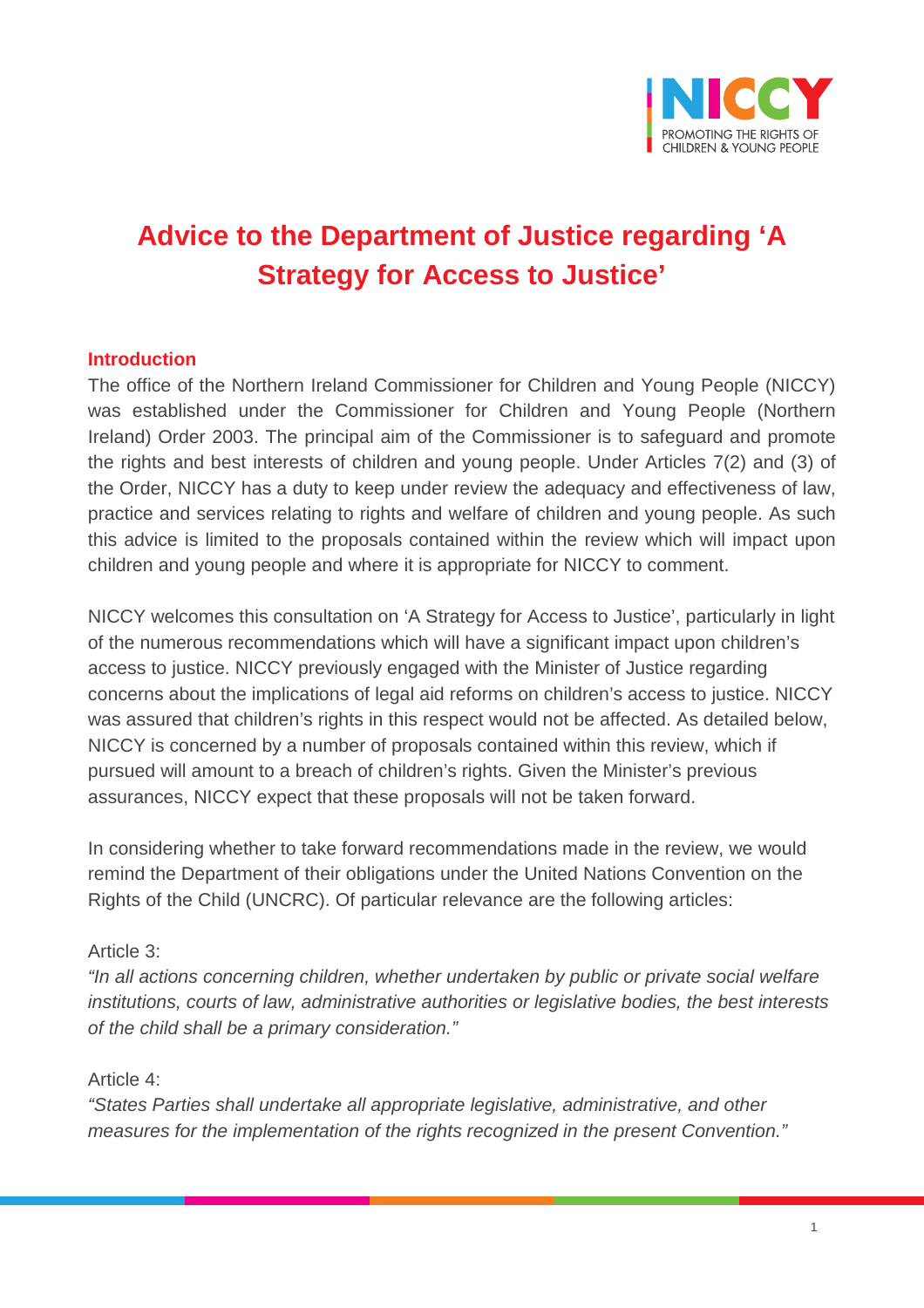

## Article 12:

*"States Parties shall assure to the child who is capable of forming his or her own views the right to express those views freely in all matters affecting the child, the views of the child*  being given due weight in accordance with the age and maturity of the child. *For this purpose, the child shall in particular be provided the opportunity to be heard in any judicial and administrative proceedings affecting the child, either directly, or through a representative or an appropriate body, in a manner consistent with the procedural rules of national law."*

The UN Committee on the Rights of the Child expanded upon Article 12 in it's General Comment No.[1](#page-1-0)2 'The Right of the Child to be Heard'<sup>1</sup>. The Committee emphasised that Article 12 applies to "*all relevant judicial proceedings affecting the child, without limitation, including, for example, separation of parents, custody, care and adoption, children in conflict with the law, child victims of physical or psychological violence, sexual abuse or other crimes, health care, social security, unaccompanied children, asylum-seeking and refugee children, and victims of armed conflict and other emergencies. Typical administrative proceedings include, for example, decisions about children's education, health, environment, living conditions, or protection. Both kinds of proceedings may involve alternative dispute mechanisms such as mediation and arbitration*." [2](#page-1-1)

It is these principles above which must underpin any reform of the current legal aid scheme in Northern Ireland to ensure that the most vulnerable members of society are protected and have equal access to justice.

Along with the other UK Children's Commissioners, NICCY raised concerns about children's access to justice in our joint report to the UN Committee on the Rights of the Child. $3$  The Committee have now expressed their own concerns on this issue by asking the State for more information on the measures taken to ensure children's access to justice and representation of children in civil and criminal proceedings in the context of cuts in the provision of free legal aid.<sup>[4](#page-1-3)</sup> The Department should be cognisant of the

 $\overline{a}$ <sup>1</sup> CRC/C/GC/12, July 2009

<span id="page-1-1"></span><span id="page-1-0"></span><sup>2</sup> Para 32

<span id="page-1-2"></span><sup>&</sup>lt;sup>3</sup> Report of the UK Children's Commissioners, UN Committee on the Rights of the Child, Examination of the Fifth Periodic Report of the United Kingdom of Great Britain and Northern Ireland, July 2015

<span id="page-1-3"></span><sup>&</sup>lt;sup>4</sup> 'List of issues in relation to the fifth periodic report of the United Kingdom of Great Britain and Northern Ireland', UN Committee on the Rights of the Child, CRC/C/GBR/Q/5, 29 October 2015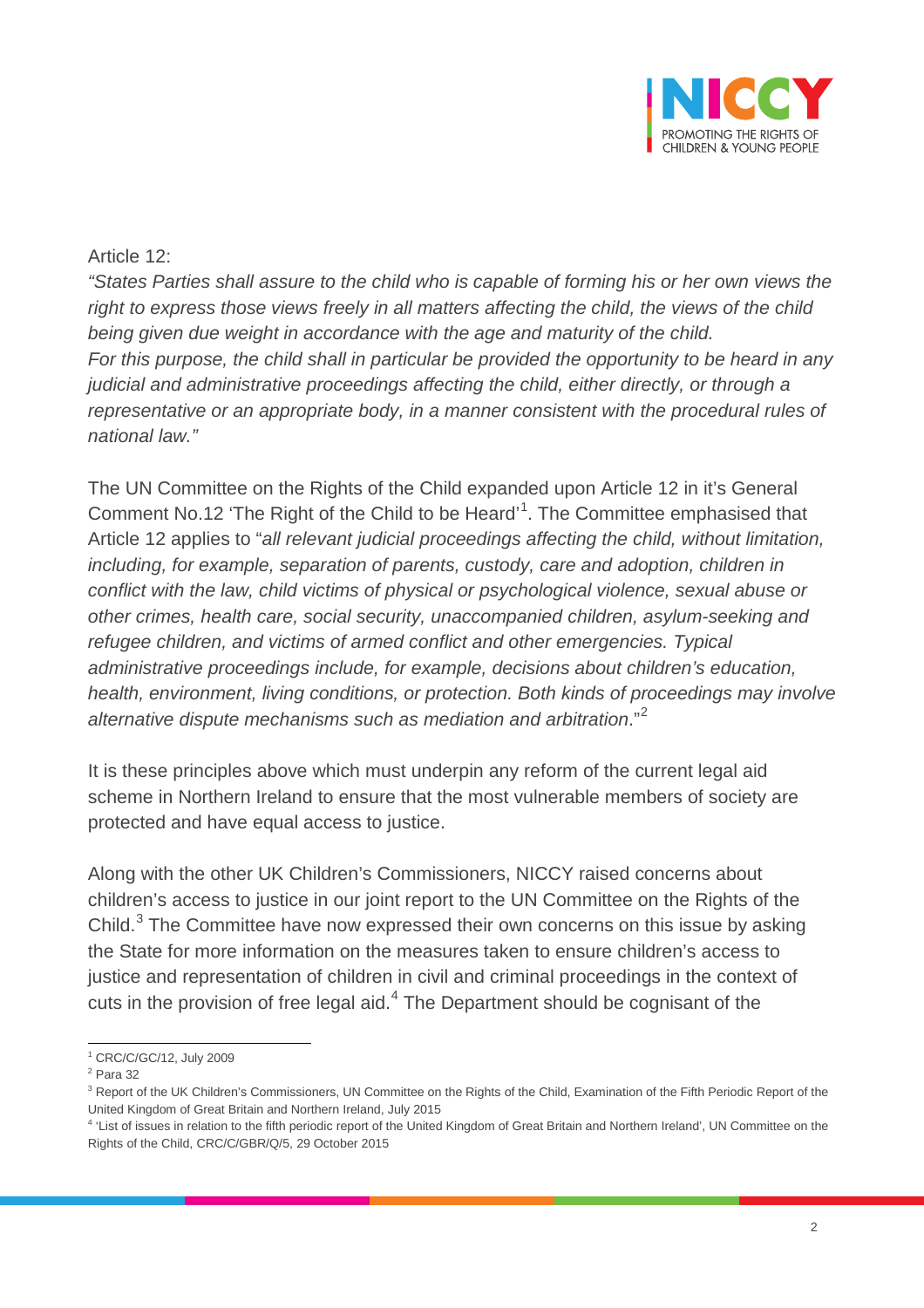

Committee's concerns in determining what further changes to make to the current legal aid scheme.

Following on from legal aid reforms in England, The Office of the Children's Commissioner for England produced a Child's Rights Impact Assessment.<sup>[5](#page-2-0)</sup> The report gives much cause for concern with research finding that "*interviewees reported negative impacts that were directly associated with the issue for which they required support, as well as secondary impact that arose as a result of these issues. Impact included: homelessness and destitution, lack of education, family breakdown, reduced emotional and mental wellbeing and reduced safety*."[6](#page-2-1)

It would be helpful for the Department to consider this report to ensure that children in Northern Ireland do not suffer the same consequences as those in England due to legal aid reforms.

## **General Comments**

NICCY was pleased to note that the Terms of Reference required this review to "*safeguard the interests of the vulnerable*".[7](#page-2-2) However, upon consideration of the full report and the recommendations contained within, the Commissioner is gravely concerned that not only has this not been complied with but that in some regards, the interests of children and their access to justice will be severely diluted with the implementation of the review's recommendations.

It is NICCY's view that legal aid should not be seen simply as a cost but rather it should be recognised as an invaluable means for ensuring access to justice and the realisation of rights. This is particularly the case where the matter involves children, who without legal aid, will likely have no means through which to challenge breaches of their rights. As noted in the review, "*for many vulnerable clients, legal aid may be the only practical means of enforcing basic legal rights*."[8](#page-2-3) It was therefore with great disappointment that we note some of the proposals which are commented upon in more below.

<span id="page-2-0"></span> $\overline{a}$ <sup>5</sup> 'Legal Aid changes since April 2013 – Child Rights Impact Assessment', September 2014, Office of the Children's Commissioner, England

<span id="page-2-1"></span><sup>6</sup> Page 29

<span id="page-2-2"></span><sup>7</sup> Page 6, 'A Strategy for Access to Justice', September 2015

<span id="page-2-3"></span><sup>8</sup> Page 10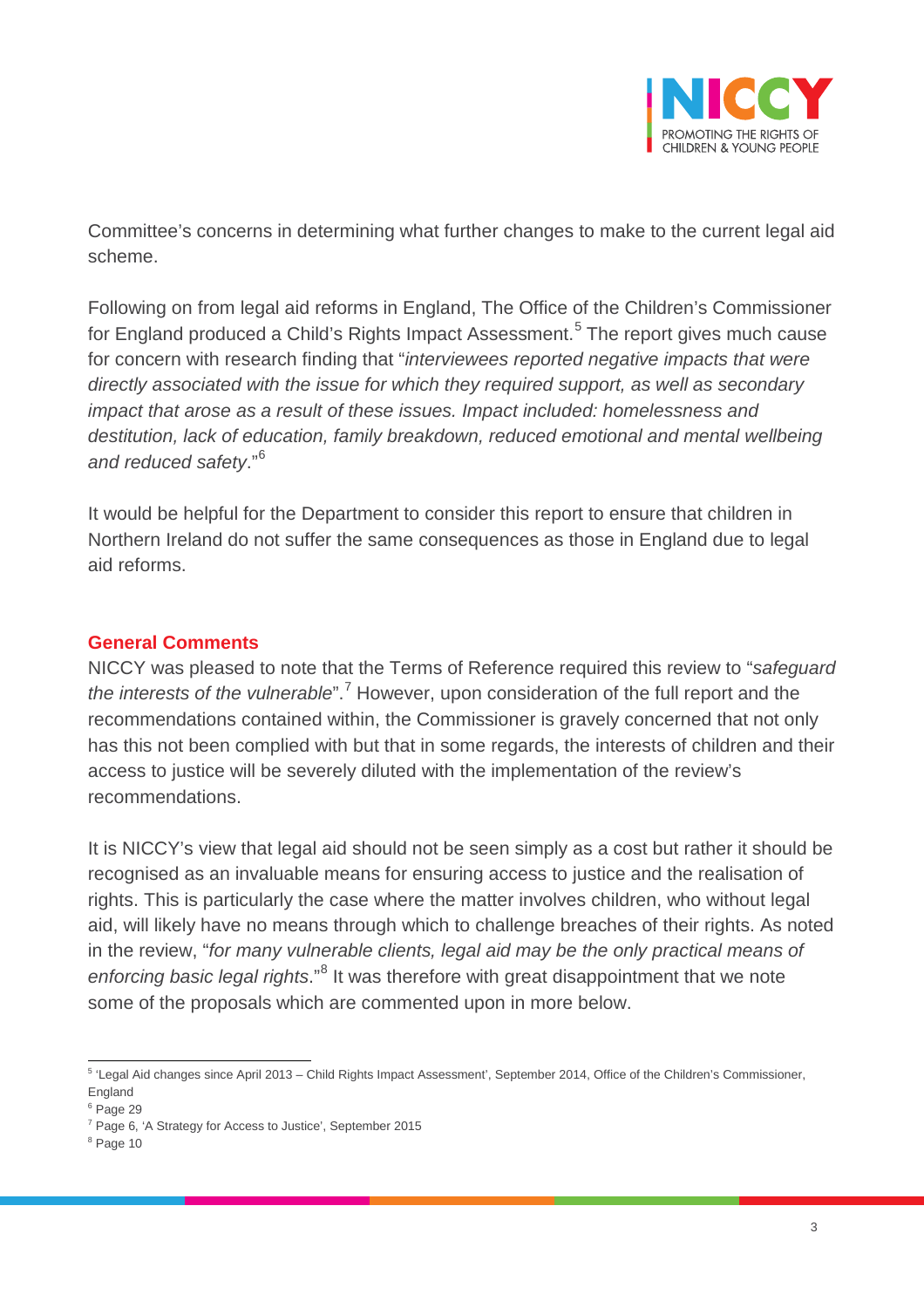

NICCY would stress at the outset the need for full consultation and equality impact assessment of any of the recommendations which the Department intends to take forward. Legal aid reforms will have a significant adverse impact upon children given their age, capacity and lack of understanding. In many cases, the child will not be a party to the proceedings but their rights will be impacted by the outcome. With respect to those recommendations which will impact upon children, NICCY would wish to engage with the Department at the earliest opportunity.

## **Comments on 'A Strategy for Access to Justice'**

## Priorities for Access to Justice

NICCY notes with concern the suggested priorities for access to justice $<sup>9</sup>$  $<sup>9</sup>$  $<sup>9</sup>$  and does not</sup> agree with the suggested priorities. For example, NICCY does not consider that Police Station advice can be categorised as a 'high priority', in NICCY's view this is clearly a 'top priority'. Furthermore, 'other criminal advice' and 'advice on diversion' cannot be categorised as a 'medium priority'. All matters relating to criminal proceedings must be considered a 'top priority' given the far reaching detrimental effects such matters can have upon the lives of children, not least in respect to their ability to access education, training and employment opportunities. The flaws in the current criminal records disclosure regime reinforce the absolute need for such matters to be considered 'top priority'.

In addition to the concerns outlined above, NICCY is also troubled by the categorisation of private law children disputes, Judicial Review and Public Authority Claims as 'high priorities' for access to justice rather than 'top priorities'. Public Authority Claims are defined in the review as "allegations against public authorities of serious wrongdoing, abuse of power or significant breach of human rights"<sup>10</sup>. NICCY is therefore at a loss as to how such matters can be categorised as merely a second level priority for access to justice.

Given the troubling suggested priorities for access to justice, NICCY would wish to engage with the Minister should he intend to issue a statement of priorities as recommended in the report.<sup>[11](#page-3-2)</sup>

 $\overline{a}$ <sup>9</sup> Table 2, Page 29

<span id="page-3-1"></span><span id="page-3-0"></span><sup>10</sup> Para 2.35

<span id="page-3-2"></span><sup>11</sup> Para 2.38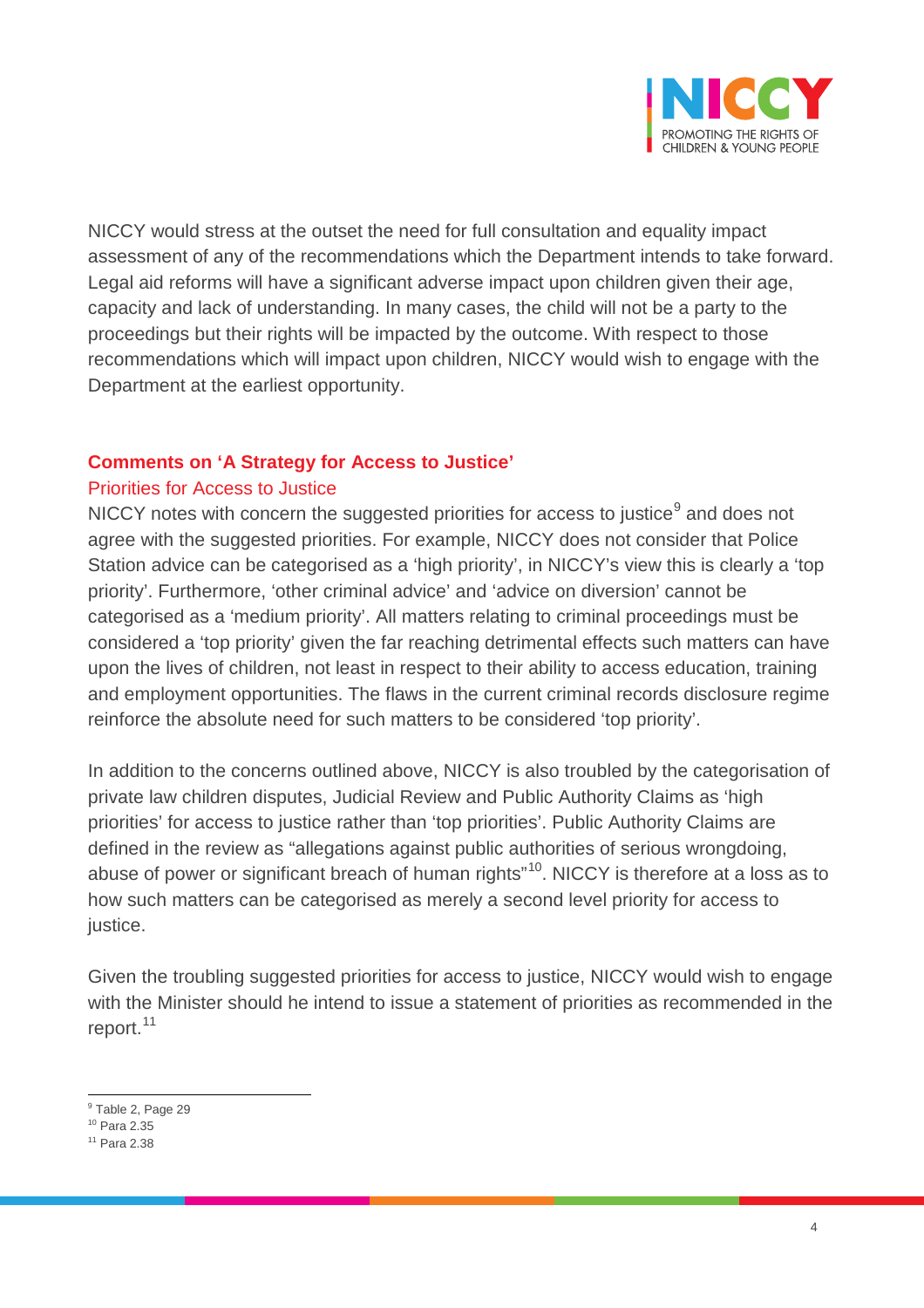

# Criminal Advice Services

In considering any criminal law reforms, the Department must ensure compliance with the aims of the youth justice system, in particular the requirement to have "the bests interest of children as a primary consideration."<sup>[12](#page-4-0)</sup> The Department must also be sure to fulfil it's obligations under Articles 37 and 40 of the UNCRC.

With respect to the Law Society's work on the development of a duty solicitor rota and the related review recommendation, NICCY would hope that the opportunity is taken to ensure that those representing children at a police station and advising them subsequently on criminal matters, are subject to appropriate training and accreditation.

The Department is of course aware of recommendation  $5(ii)$  of the Youth Justice Review<sup>[13](#page-4-1)</sup> which stated that all professionals, including defence solicitors, should receive appropriate training to reflect the new aim of the youth justice system. NICCY notes that the recent Criminal Justice Inspection Northern Ireland report<sup>[14](#page-4-2)</sup> recorded this recommendation as 'achieved' citing that the recommendation was outside the control of the Department and noting it's efforts. NICCY does not consider that this recommendation has been achieved as training in youth justice work has not been made mandatory for defence solicitors practising in this area. This of course impacts on the ability to deliver upon the aim of the youth justice system in Northern Ireland. NICCY would urge the relevant parties to reconsider the issue at this opportune time and establish a system of training and accreditation for legal practitioners within the youth justice system.

Regarding the availability of legal aid for advice on youth diversion, NICCY considers this to be essential and as such should not be subject to any qualification, criteria or test. Youth diversionary options and their consequences, not least the minefield that is disclosure, are highly complex and confusing for young people and so they must be able to access legal advice and assistance on these matters. Rather than reducing the support available to young people, NICCY agrees with NIACRO in that a model akin to the Guardian ad Litem should be available, however NICCY would suggest such a model should be accessible to a child throughout their entire journey through the criminal justice system.

 $\overline{a}$  $12$  S.53 Justice (Northern Ireland) Act 2002 (as amended)

<span id="page-4-1"></span><span id="page-4-0"></span><sup>13</sup> 'A Review of the Youth Justice System in Northern Ireland', 2011

<span id="page-4-2"></span><sup>14</sup> 'Monitoring of Progress on Implementation of the Youth Justice Review Recommendation', December 2015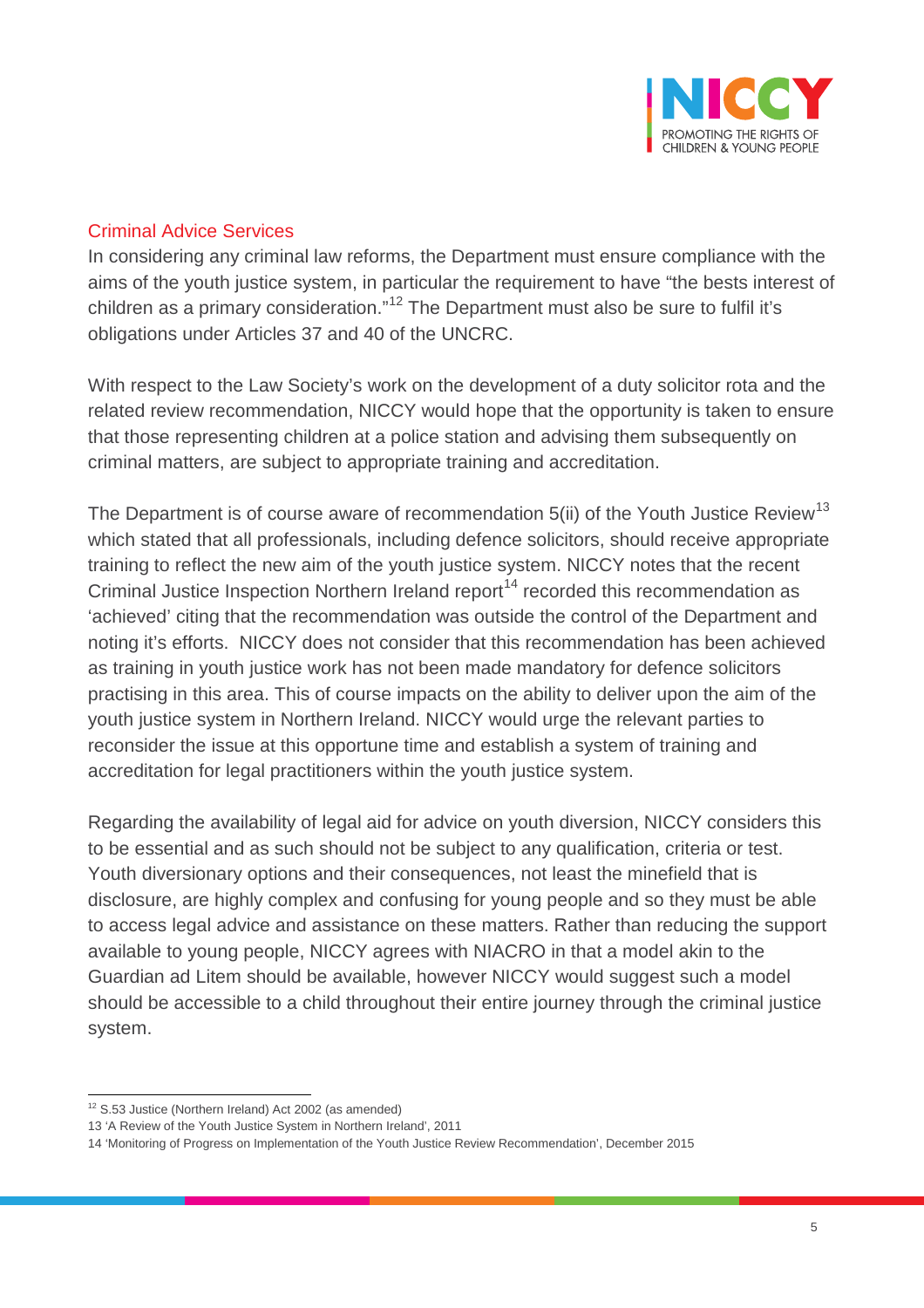

NICCY welcomes the review's observation that more should be done to ensure legal advice is available at youth engagement clinics. Since the scheme was first proposed we have consistently raised concerns about the availability of same and would once again urge the Department to revisit this issue and ensure that all steps possible are taken to ensure legal advice and representation at the clinics is available to young people.

With respect to the proposal that all criminal advice and assistance, other than advice at the police station or at a youth engagement clinic, is subject to a merits criteria NICCY strongly disagree where same relates to a young person. In order to ensure compliance with the statutory aim of the youth justice system, young people must be able to access legal advice and assistance. As already stated, criminal law matters are often extremely confusing for young people and it is not possible for them to navigate their way through the youth justice system or understand the consequences of their involvement in it without legal advice and assistance.

## Civil Legal Aid – Family Law

At the outset, NICCY would remind the Department of it's obligations under Article 9(2) UNCRC which states – "*in any proceedings pursuant to paragraph 1 of the present article, all interested parties shall be given an opportunity to participate in the proceedings and make their views known*."

The Commissioner strongly opposes any attempt to dilute children's access to justice in public law proceedings through the suggestions (though not recommendations) made in the review.

NICCY was extremely alarmed by the suggestion that the tandem model should be removed and that it should be for the Guardian ad Litem Agency to decide on a case by case basis whether legal representation is required. NICCY is **firmly** of the view that all children involved in public law proceedings must have both legal representation and a Guardian to ensure their access to justice and the realisation of their rights.

It is NICCY's view is that, the voice of the child and their best interests need to be separated. When the child's need for legal advice and specialist representation in public law proceedings is added to this, the conclusion has to be that any suggestion to reduce the current provisions for children in public law proceedings to one person who is not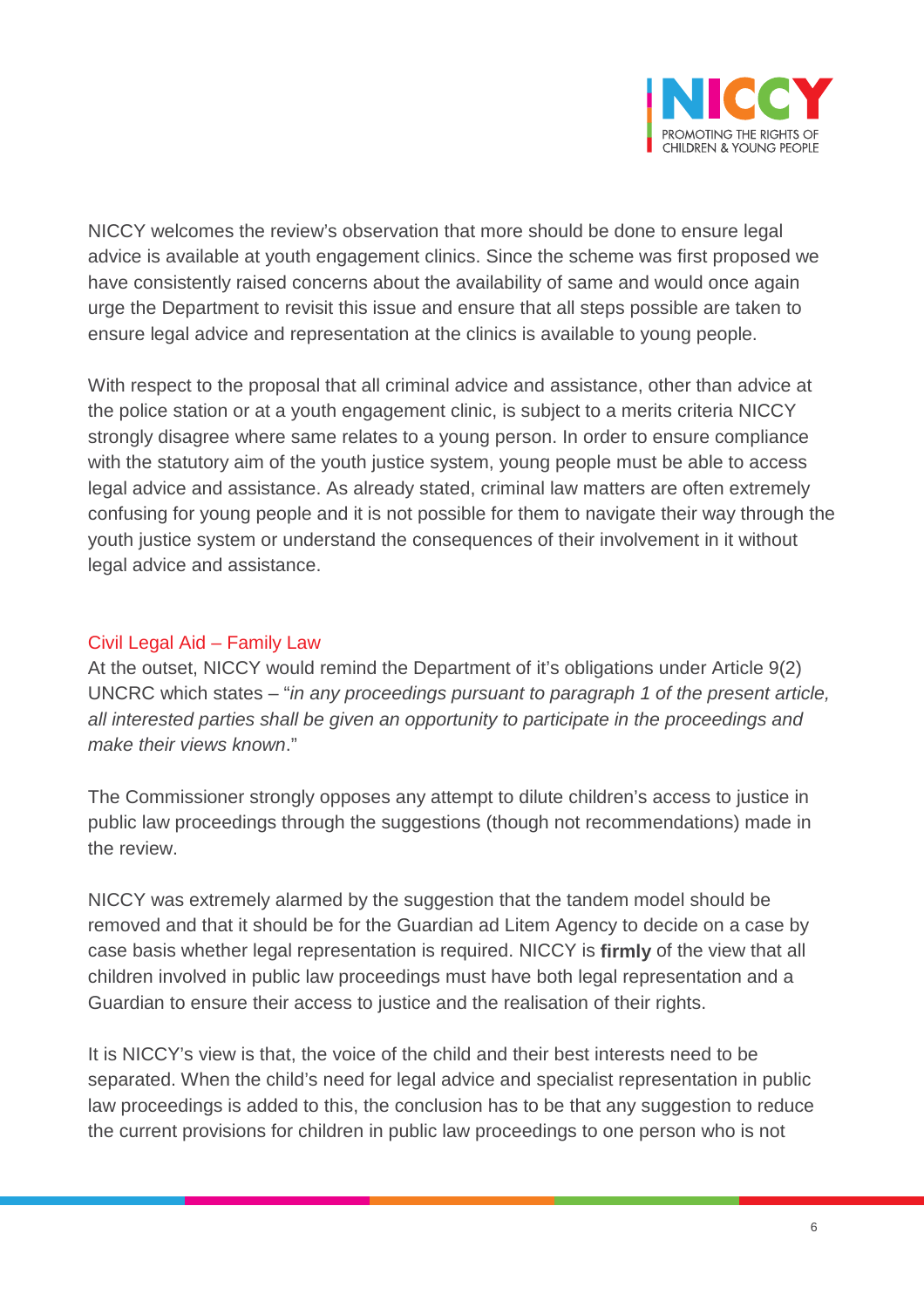

legally qualified may be considered to be negligent.

NICCY was further deeply troubled by the suggestion that the funding of representation for the child on article 6 grounds, where there is an irreconcilable conflict between the Guardian and the child, "*must not be allowed to become anything other than highly exceptional*."[15](#page-6-0) No further information is given as to what would be considered "highly exceptional." NICCY is firmly of the view that were the views of the child and Guardian differ significantly or there is an irreconcilable conflict, the child must be able to secure their own legal representation. Anything less would amount to a breach of the child's right under Article 12 UNCRC and Article 6 ECHR. We were surprised that the review considered the State's obligations under Article 12 but nevertheless saw fit to make these two suggestions.

NICCY would again draw the Department's attention to General Comment No.12. In discussing the child's representative, the Committee states *"...it must be stressed that in many cases (civil, penal or administrative), there are risks of a conflict of interest between the child and their most obvious representative (parent(s)). If the hearing of the child is undertaken through a representative, it is of utmost importance that the child's views are transmitted correctly to the decision maker by the representative. The method chosen should be determined by the child (or by the appropriate authority as necessary) according to her or his particular situation. Representatives must have sufficient knowledge and understanding of the various aspects of the decision-making process and experience in working with children.* 

*The representative must be aware that she or he represents exclusively the interests of the child" [16](#page-6-1)*

NICCY believes that if the Department pursued these suggestions it would amount to a breach of the child's rights under Article 12 UNCRC. Furthermore, these suggestions are not in compliance with the Terms of Reference in that they fail to "safeguard the interests of the vulnerable." They are also at odds with the author's comment that *"it is right to point out that nothing should be a higher priority than protecting the interests of vulnerable children who are the subject to care proceedings."[17](#page-6-2)*

 $\overline{a}$ <sup>15</sup> Para 15.24

<span id="page-6-1"></span><span id="page-6-0"></span><sup>16</sup> Paras36 and 37, CRC/C/GC/12, July 2009

<span id="page-6-2"></span><sup>17</sup> Para 15.25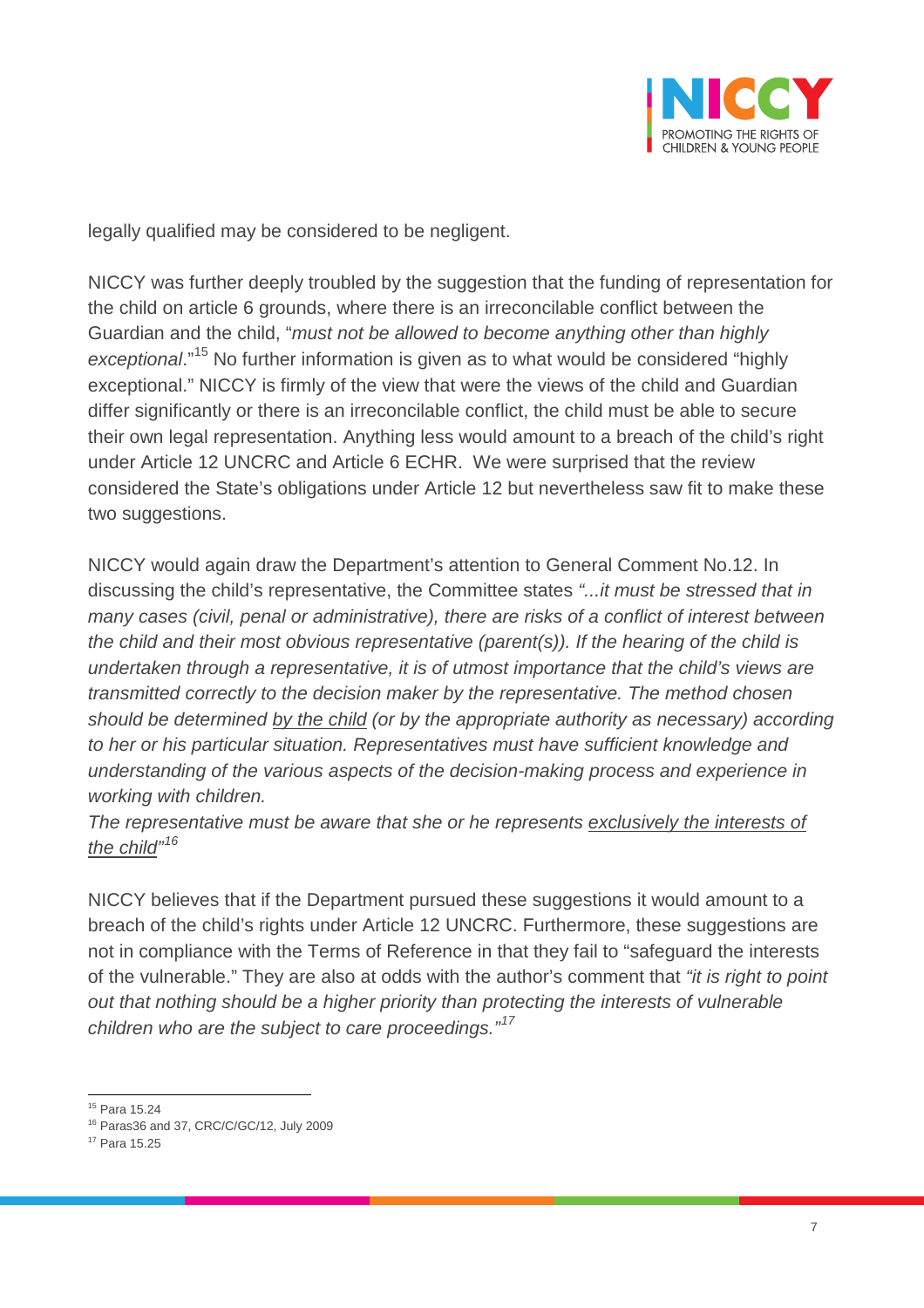

As noted, the removal of the tandem model and the "highly exceptional" funding of representation for the child on article 6 grounds are suggestions rather than proposals. However, should the Department consider either option as a consequence to the proposal regarding the future funding of representation for children in public law proceedings, NICCY would expect the Department to seek our advice and guidance at the earliest opportunity.

NICCY considered the information in the review outlining the Children's Hearing system in Scotland. While the information provided was limited, we consider the any feasibility study commissioned must consider not only how such a system would work in Northern Ireland but also whether such reform would be in the best interests of children. Again, NICCY would expect that our advice is sought at the earliest stage in any further work in this area.

With respect to the remaining recommendations related to family law proceedings, NICCY would expect that ensuring children's access to justice and realising their best interests of children is of paramount importance to the Department. As the review itself notes "*family legal aid provides help for children and vulnerable adults who are likely to have no other effective means of securing access to justice.*" All aspects of family law proceedings will have a significant impact on the lives of children involved, determining who they will live with and how they will have contact with their parents or wider family. As such their views must be heard and their rights and best interests must be protected. The Department will be aware of the UN Committee on the Rights of the Child's recommendation in it's 2008 Concluding Observations that the state should "*facilitate the initiation of contact proceedings for all children separated from their parents and siblings, including those in long term residential care.*" [18](#page-7-0)

# Civil Legal Aid – Non family

Alternatives to Civil Litigation

NICCY believes that complaint and Ombudsman schemes can provide redress sought in an effective and timely manner. However, a resolution through such schemes is not always possible. With regards to children, we would be concerned that in many instances they will not know of such schemes, how to access them and may not be able to go through the process*.* Legal advice and assistance would be required for children to be able to access justice through such methods.

<span id="page-7-0"></span> $\overline{a}$ <sup>18</sup> CRC/C/GBR/CO/4, 20 October 2008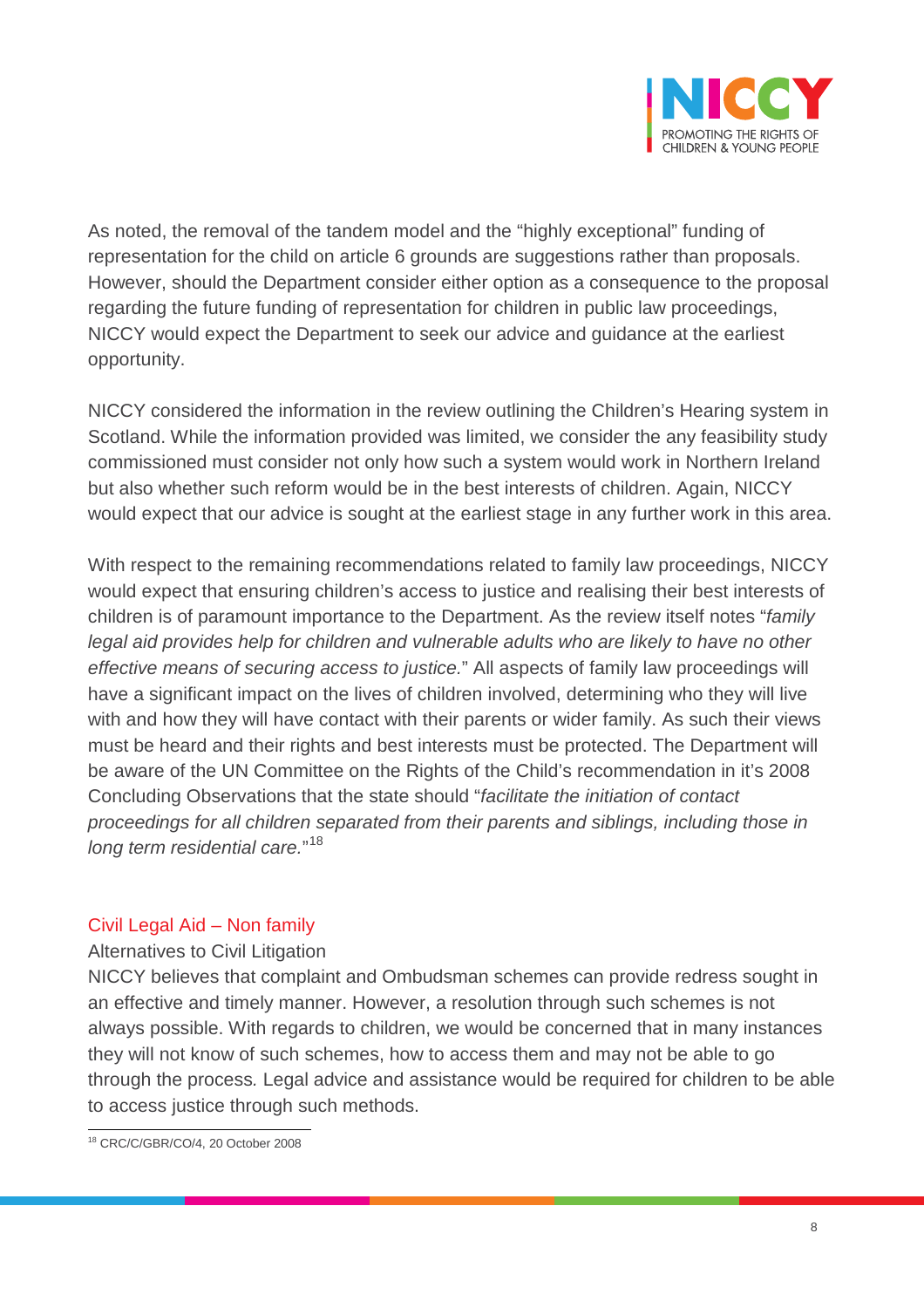

Furthermore, such mechanisms are under increasing financial pressure and some have had to reduce the service offered as a result. NICCY would therefore be concerned that they would not have the capacity to deal with a substantial increase in demand for their services. The Department must ensure that the 'advice deserts' which were created in England as a result of legal aid reforms are not replicated in Northern Ireland.

# Judicial Review

As stated above, the Commissioner does not agree with suggested classification of Judicial Review as a second level priority in access to justice. As Judicial Reviews are the mechanism through which the decisions and actions of public authorities may be challenged, they are essential for access to justice. Their importance is set out succinctly by Lord Neuberger in the review report and he also highlights that "*the fact that members of the executive know that they are subject to judicial review helps to ensure that they*  carry out their job properly."<sup>[19](#page-8-0)</sup> The Department must therefore be alert to the risk that a limitation on the ability to challenge the decision of a public authority could in fact lead to a failure to carry out their job properly.

NICCY would be very concerned by any attempt to introduce a "no leave, no fee" regime in Northern Ireland and note that while the review considered this, it is not proposed.

Should the Department wish to pursue any of the review's numerous recommendations regarding Judicial Reviews, there must be full public consultation including with children and young people and detailed analysis to ensure that these will not act as a deterrent to legal professionals in bringing Judicial Review proceedings necessary to ensure children's access to justice.

NICCY were pleased to note that the review recognised the contribution independent bodies can make to public interest litigation. NICCY would support the wider use of protective cost orders so that bodies with expertise in specific areas are able to seek to assist the court through interventions, without a fear of costs orders.

We note with concern the recommendation that all Judicial Review certificates should be subject to further assessment by the Legal Services Agency once the Respondent has

<span id="page-8-0"></span> $\overline{a}$ <sup>19</sup> Para 21.12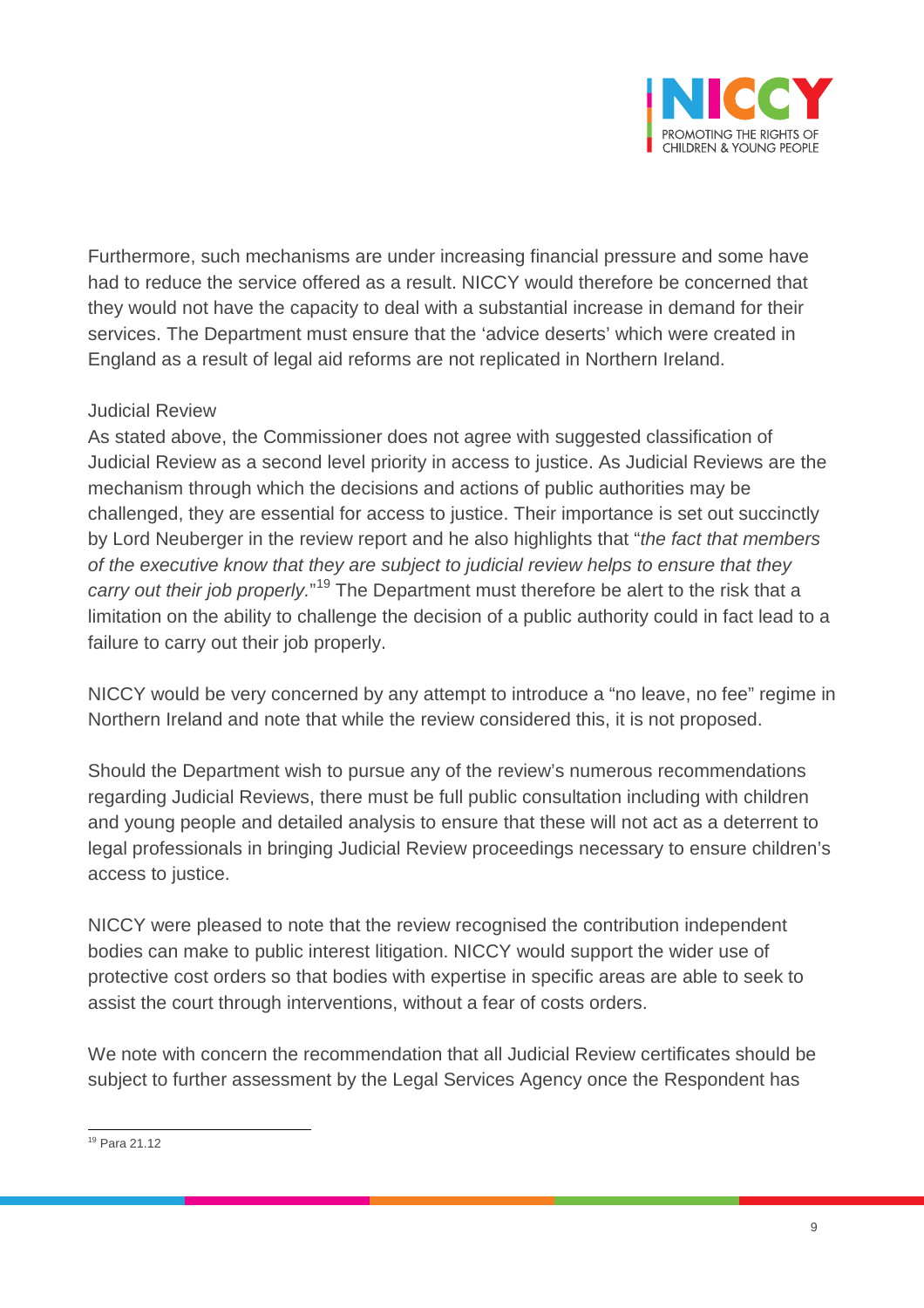

served their evidence.<sup>[20](#page-9-0)</sup> NICCY does not support the implementation of any proposals which would result in a delay in proceedings. NICCY would refer the Department to *MP's (a minor) Application[21](#page-9-1)* where the child was detained in the Juvenile Justice Centre pending the outcome of the Judicial Review. Any additional step in proceedings which could lead to a delay cannot be accepted.

## The Scope of Civil Legal Aid

NICCY was disappointed that Special Educational Needs and Disability Tribunals matters were not included with the proposed civil legal aid categories. Such matters are of vital importance to children and key to the realisation of their rights to education<sup>[22](#page-9-2)</sup> and non-discrimination<sup>[23](#page-9-3)</sup>. NICCY would again draw the Department's attention to the Child's Rights Impact Assessment carried out in England where one young person who appeared at an education hearing stated ""*it felt really intimidating cause you know they are all sitting there facing me and I didn't really say much and I cried".[24](#page-9-4)*

NICCY note that exceptional funding may be available, however this measure is not sufficient to allay concerns. NICCY have very real concerns as to how children could access such funding and furthermore that such decisions have no formal right of appeal. In this respect, NICCY consider that the review has failed to adhere to the terms of reference by safeguarding the interests of the vulnerable.

With respect to suggested amendments to the scope, NICCY would remind the Department that in many cases, for example debt matters, the child may not be a party to the proceedings but their rights will be impacted by the outcome.

# **Conclusion**

As noted above, NICCY is concerned that the rights of children and their access to justice will be severely diluted with the implementation of some the review's recommendations. NICCY understand that the Department is under financial pressure, however efforts to

 $\overline{a}$ <sup>20</sup> Para 21.23

<span id="page-9-1"></span><span id="page-9-0"></span><sup>&</sup>lt;sup>21</sup> 2014 NIQB 52

<span id="page-9-2"></span><sup>22</sup> Article 28 and 29 UNCRC and Article 2, Protocol 1 ECHR

<span id="page-9-3"></span><sup>&</sup>lt;sup>23</sup> Article 23 UNCRC and Article 14 ECHR

<span id="page-9-4"></span><sup>&</sup>lt;sup>24</sup> Page 8, Legal Aid changes since April 2013 – Child Rights Impact Assessment', September 2014, Office of the Children's Commissioner, England